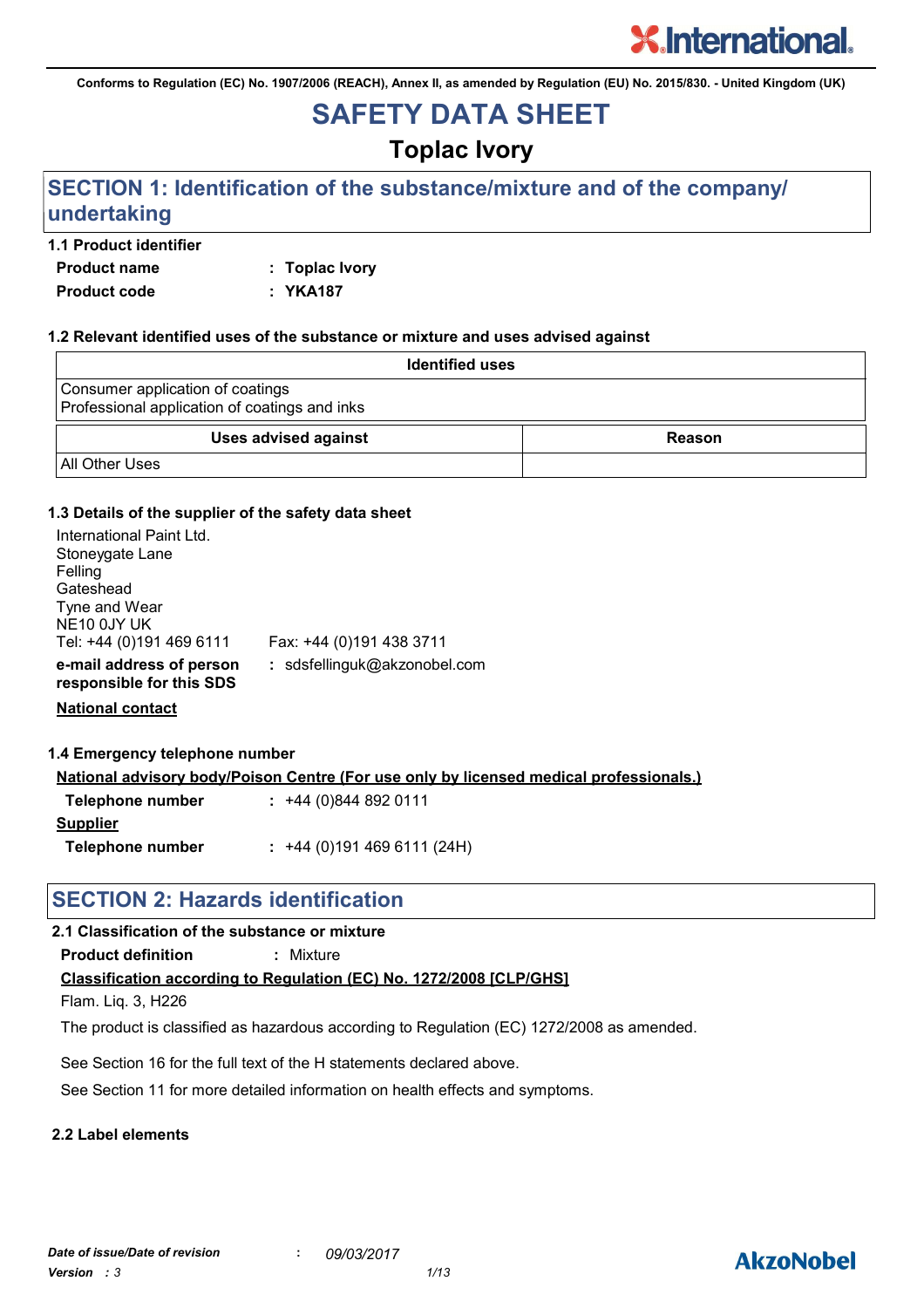## **SECTION 2: Hazards identification**

| <b>Hazard pictograms</b> |  |
|--------------------------|--|
|--------------------------|--|

| N, |  |
|----|--|
|    |  |

| $:$ Warning                                                                                                                                              |
|----------------------------------------------------------------------------------------------------------------------------------------------------------|
| : Flammable liquid and vapour.                                                                                                                           |
|                                                                                                                                                          |
| : Read label before use. Keep out of reach of children. If medical advice is needed,<br>have product container or label at hand.                         |
| : Wear protective gloves. Wear eye or face protection. Keep away from heat, hot<br>surfaces, sparks, open flames and other ignition sources. No smoking. |
| : IF ON SKIN (or hair): Take off immediately all contaminated clothing. Rinse skin<br>with water or shower.                                              |
| $:$ Keep cool.                                                                                                                                           |
| : Dispose of contents and container in accordance with all local, regional, national<br>and international regulations.                                   |
| : Contains 2-butanone oxime. May produce an allergic reaction. Repeated exposure<br>may cause skin dryness or cracking.                                  |
| Wear appropriate respirator when ventilation is inadequate.                                                                                              |
| : Not applicable.                                                                                                                                        |
|                                                                                                                                                          |

**Other hazards which do : not result in classification** : None known. **2.3 Other hazards**

# **SECTION 3: Composition/information on ingredients**

**3.2 Mixtures :** Mixture

| <b>Product/ingredient</b><br>name          | <b>Identifiers</b>                                                                     | $%$ by<br>weight | <b>Classification</b><br><b>Regulation (EC) No.</b><br>1272/2008 [CLP]        | <b>Nota</b><br>(s) | <b>Type</b> |
|--------------------------------------------|----------------------------------------------------------------------------------------|------------------|-------------------------------------------------------------------------------|--------------------|-------------|
| Naphtha (petroleum),<br>hydrotreated heavy | REACH#:<br>01-2119486659-16<br>EC: 265-150-3<br>CAS: 64742-48-9<br>Index: 649-327-00-6 | $≥25 - ≤50$      | Asp. Tox. 1, H304<br>EUH066                                                   | P                  | [1] [2]     |
| 2-ethylhexanoic acid,<br>zirconium salt    | REACH#:<br>01-2119979088-21<br>EC: 245-018-1<br>CAS: 22464-99-9                        | $\leq 1$         | Repr. 2, H361fd (Fertility and<br>Unborn child) (oral)                        |                    | [1] [2]     |
| 2-butanone oxime                           | REACH#:<br>01-2119539477-28<br>EC: 202-496-6<br>CAS: 96-29-7<br>Index: 616-014-00-0    | $≤0.3$           | Acute Tox. 4, H312<br>Eye Dam. 1, H318<br>Skin Sens. 1, H317<br>Carc. 2, H351 |                    | $[1]$       |
| Date of issue/Date of revision             | 09/03/2017                                                                             |                  |                                                                               | <b>AkzoNobel</b>   |             |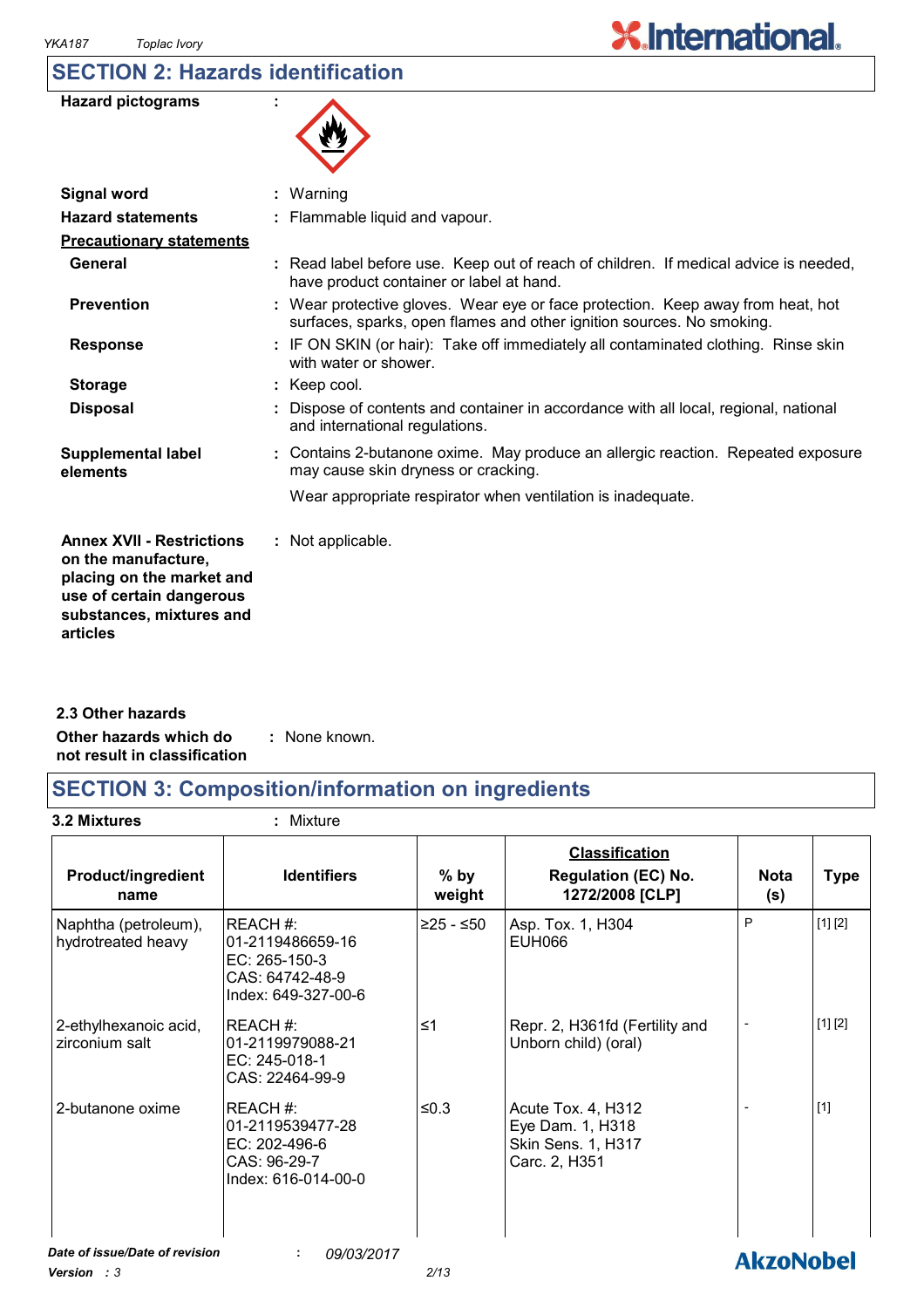# **SECTION 3: Composition/information on ingredients**

|  | See Section 16 for the |  |
|--|------------------------|--|
|  | full text of the H     |  |
|  | statements declared    |  |
|  | above.                 |  |
|  |                        |  |

There are no additional ingredients present which, within the current knowledge of the supplier and in the concentrations applicable, are classified as hazardous to health or the environment, are PBTs or vPvBs or have been assigned a workplace exposure limit and hence require reporting in this section.

Type

[1] Substance classified with a health or environmental hazard

[2] Substance with a workplace exposure limit

[3] Substance meets the criteria for PBT according to Regulation (EC) No. 1907/2006, Annex XIII

[4] Substance meets the criteria for vPvB according to Regulation (EC) No. 1907/2006, Annex XIII

[5] Substance of equivalent concern

Occupational exposure limits, if available, are listed in Section 8.

| <b>Nota</b> |
|-------------|
| (s)         |

**X.International.** 

### **SECTION 4: First aid measures**

#### **4.1 Description of first aid measures**

| General                           | : In all cases of doubt, or when symptoms persist, seek medical attention. Never give<br>anything by mouth to an unconscious person. If unconscious, place in recovery<br>position and seek medical advice. |
|-----------------------------------|-------------------------------------------------------------------------------------------------------------------------------------------------------------------------------------------------------------|
| Eye contact                       | : Remove contact lenses, irrigate copiously with clean, fresh water, holding the<br>eyelids apart for at least 10 minutes and seek immediate medical advice.                                                |
| <b>Inhalation</b>                 | : Remove to fresh air. Keep person warm and at rest. If not breathing, if breathing is<br>irregular or if respiratory arrest occurs, provide artificial respiration or oxygen by<br>trained personnel.      |
| <b>Skin contact</b>               | : Remove contaminated clothing and shoes. Wash skin thoroughly with soap and<br>water or use recognised skin cleanser. Do NOT use solvents or thinners.                                                     |
| Ingestion                         | : If swallowed, seek medical advice immediately and show the container or label.<br>Keep person warm and at rest. Do NOT induce vomiting.                                                                   |
| <b>Protection of first-aiders</b> | : No action shall be taken involving any personal risk or without suitable training. It<br>may be dangerous to the person providing aid to give mouth-to-mouth resuscitation.                               |

#### **4.2 Most important symptoms and effects, both acute and delayed**

| <b>Potential acute health effects</b> |                                                                                                                                            |
|---------------------------------------|--------------------------------------------------------------------------------------------------------------------------------------------|
| Eye contact                           | : No known significant effects or critical hazards.                                                                                        |
| <b>Inhalation</b>                     | : No known significant effects or critical hazards.                                                                                        |
| <b>Skin contact</b>                   | : Defatting to the skin. May cause skin dryness and irritation.                                                                            |
| Ingestion                             | : No known significant effects or critical hazards.                                                                                        |
| <u>Over-exposure signs/symptoms</u>   |                                                                                                                                            |
| Eye contact                           | : No specific data.                                                                                                                        |
| <b>Inhalation</b>                     | : Adverse symptoms may include the following:<br>headache<br>drowsiness/fatigue<br>dizziness/vertigo<br>muscle weakness<br>unconsciousness |
| <b>Skin contact</b>                   | : Adverse symptoms may include the following:<br>irritation<br>dryness<br>cracking                                                         |
| Ingestion                             | : No specific data.                                                                                                                        |

#### **4.3 Indication of any immediate medical attention and special treatment needed**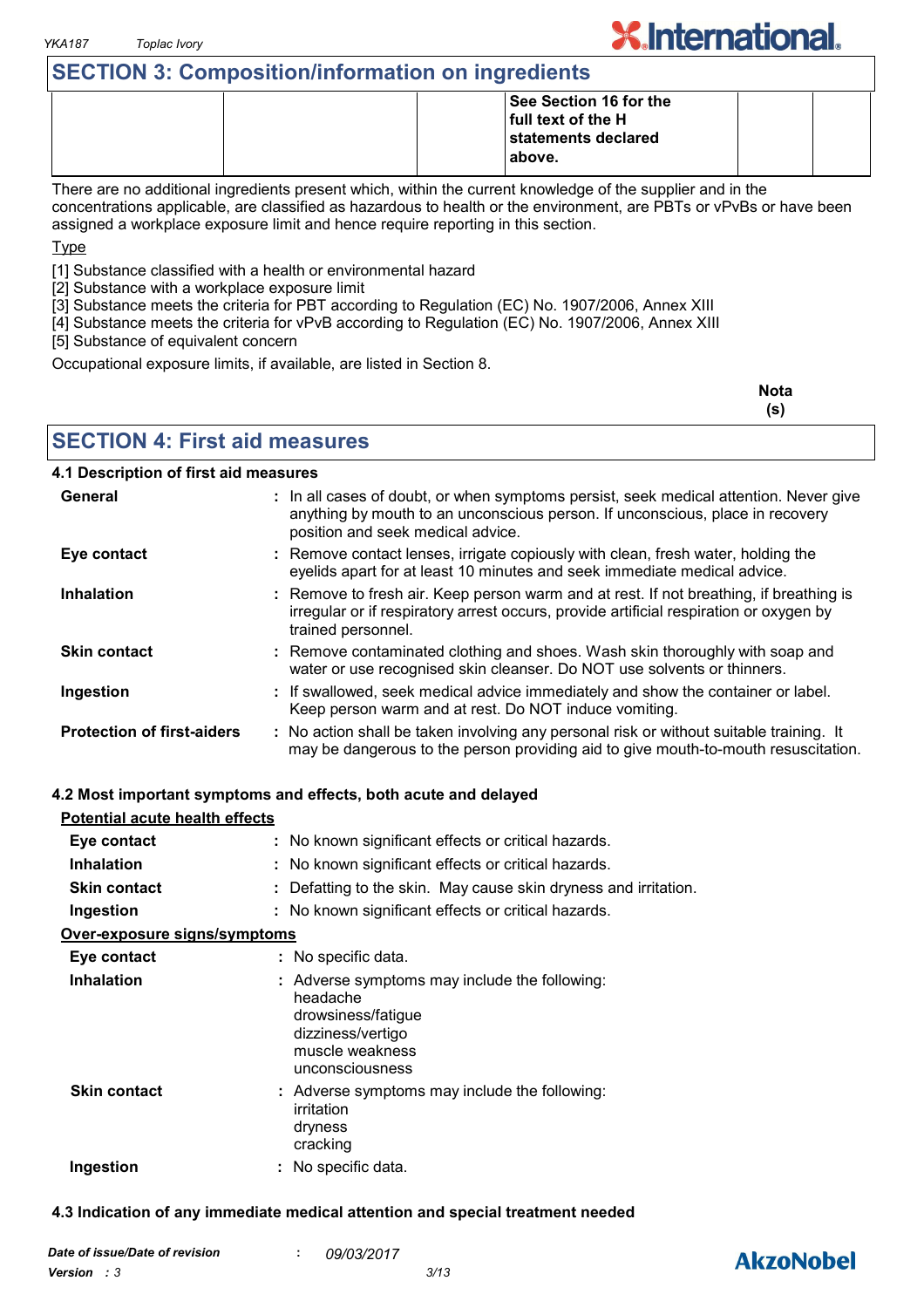|  |  | <b>SECTION 4: First aid measures</b> |  |
|--|--|--------------------------------------|--|
|--|--|--------------------------------------|--|

| Notes to physician                                       | : Treat symptomatically. Contact poison treatment specialist immediately if large<br>quantities have been ingested or inhaled.                                                                                                                                                                                                                                      |  |  |  |
|----------------------------------------------------------|---------------------------------------------------------------------------------------------------------------------------------------------------------------------------------------------------------------------------------------------------------------------------------------------------------------------------------------------------------------------|--|--|--|
| <b>Specific treatments</b>                               | : No specific treatment.                                                                                                                                                                                                                                                                                                                                            |  |  |  |
| <b>SECTION 5: Firefighting measures</b>                  |                                                                                                                                                                                                                                                                                                                                                                     |  |  |  |
| 5.1 Extinguishing media                                  |                                                                                                                                                                                                                                                                                                                                                                     |  |  |  |
| <b>Suitable extinguishing</b><br>media                   | : Use dry chemical, $CO2$ , water spray (fog) or foam.                                                                                                                                                                                                                                                                                                              |  |  |  |
| Unsuitable extinguishing<br>media                        | : Do not use water jet.                                                                                                                                                                                                                                                                                                                                             |  |  |  |
|                                                          | 5.2 Special hazards arising from the substance or mixture                                                                                                                                                                                                                                                                                                           |  |  |  |
| Hazards from the<br>substance or mixture                 | : Flammable liquid and vapour. In a fire or if heated, a pressure increase will occur<br>and the container may burst, with the risk of a subsequent explosion. Runoff to<br>sewer may create fire or explosion hazard.                                                                                                                                              |  |  |  |
| <b>Hazardous thermal</b><br>decomposition products       | Decomposition products may include the following materials:<br>carbon dioxide<br>carbon monoxide<br>metal oxide/oxides                                                                                                                                                                                                                                              |  |  |  |
| 5.3 Advice for firefighters                              |                                                                                                                                                                                                                                                                                                                                                                     |  |  |  |
| <b>Special protective actions</b><br>for fire-fighters   | : Promptly isolate the scene by removing all persons from the vicinity of the incident if<br>there is a fire. No action shall be taken involving any personal risk or without<br>suitable training. Move containers from fire area if this can be done without risk.<br>Use water spray to keep fire-exposed containers cool.                                       |  |  |  |
| <b>Special protective</b><br>equipment for fire-fighters | Fire-fighters should wear appropriate protective equipment and self-contained<br>breathing apparatus (SCBA) with a full face-piece operated in positive pressure<br>mode. Clothing for fire-fighters (including helmets, protective boots and gloves)<br>conforming to European standard EN 469 will provide a basic level of protection for<br>chemical incidents. |  |  |  |

## **SECTION 6: Accidental release measures**

|                                                          | 6.1 Personal precautions, protective equipment and emergency procedures                                                                                                                                                                                                                                                                                                                                                                                                                        |
|----------------------------------------------------------|------------------------------------------------------------------------------------------------------------------------------------------------------------------------------------------------------------------------------------------------------------------------------------------------------------------------------------------------------------------------------------------------------------------------------------------------------------------------------------------------|
| For non-emergency<br>personnel                           | : No action shall be taken involving any personal risk or without suitable training.<br>Evacuate surrounding areas. Keep unnecessary and unprotected personnel from<br>entering. Do not touch or walk through spilt material. Shut off all ignition sources.<br>No flares, smoking or flames in hazard area. Avoid breathing vapour or mist.<br>Provide adequate ventilation. Wear appropriate respirator when ventilation is<br>inadequate. Put on appropriate personal protective equipment. |
|                                                          | For emergency responders : If specialised clothing is required to deal with the spillage, take note of any<br>information in Section 8 on suitable and unsuitable materials. See also the<br>information in "For non-emergency personnel".                                                                                                                                                                                                                                                     |
| <b>6.2 Environmental</b><br>precautions                  | : Avoid dispersal of spilt material and runoff and contact with soil, waterways, drains<br>and sewers. Inform the relevant authorities if the product has caused environmental<br>pollution (sewers, waterways, soil or air).                                                                                                                                                                                                                                                                  |
| 6.3 Methods and material for containment and cleaning up |                                                                                                                                                                                                                                                                                                                                                                                                                                                                                                |

Stop leak if without risk. Move containers from spill area. Use spark-proof tools and explosion-proof equipment. Dilute with water and mop up if water-soluble. Alternatively, or if water-insoluble, absorb with an inert dry material and place in an appropriate waste disposal container. Dispose of via a licensed waste disposal contractor. **Small spill :**

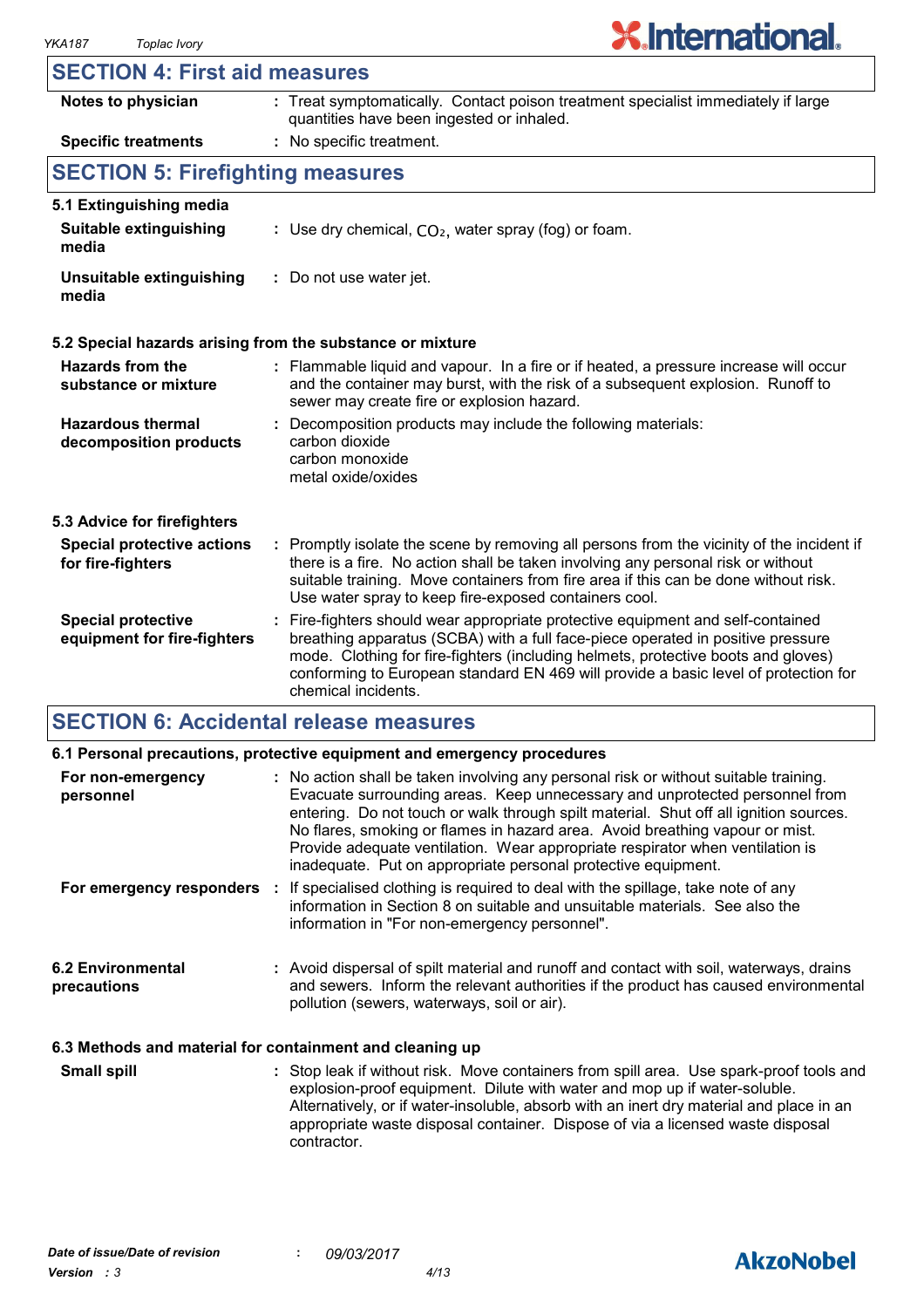#### **SECTION 6: Accidental release measures**

| Large spill                        | : Stop leak if without risk. Move containers from spill area. Use spark-proof tools and<br>explosion-proof equipment. Approach the release from upwind. Prevent entry into<br>sewers, water courses, basements or confined areas. Wash spillages into an<br>effluent treatment plant or proceed as follows. Contain and collect spillage with non-<br>combustible, absorbent material e.g. sand, earth, vermiculite or diatomaceous earth<br>and place in container for disposal according to local regulations. Dispose of via a<br>licensed waste disposal contractor. Contaminated absorbent material may pose the<br>same hazard as the spilt product. |
|------------------------------------|------------------------------------------------------------------------------------------------------------------------------------------------------------------------------------------------------------------------------------------------------------------------------------------------------------------------------------------------------------------------------------------------------------------------------------------------------------------------------------------------------------------------------------------------------------------------------------------------------------------------------------------------------------|
| 6.4 Reference to other<br>sections | : See Section 1 for emergency contact information.<br>See Section 8 for information on appropriate personal protective equipment.<br>See Section 13 for additional waste treatment information.                                                                                                                                                                                                                                                                                                                                                                                                                                                            |

#### **SECTION 7: Handling and storage**

The information in this section contains generic advice and guidance. The list of Identified Uses in Section 1 should be consulted for any available use-specific information provided in the Exposure Scenario(s).

#### **7.1 Precautions for safe handling**

| <b>Protective measures</b>                | : Put on appropriate personal protective equipment (see Section 8). Do not ingest.<br>Avoid contact with eyes, skin and clothing. Avoid breathing vapour or mist. Use<br>only with adequate ventilation. Wear appropriate respirator when ventilation is<br>inadequate. Do not enter storage areas and confined spaces unless adequately<br>ventilated. Keep in the original container or an approved alternative made from a<br>compatible material, kept tightly closed when not in use. Store and use away from<br>heat, sparks, open flame or any other ignition source. Use explosion-proof electrical<br>(ventilating, lighting and material handling) equipment. Use only non-sparking tools.<br>Take precautionary measures against electrostatic discharges. Empty containers<br>retain product residue and can be hazardous. Do not reuse container. |
|-------------------------------------------|----------------------------------------------------------------------------------------------------------------------------------------------------------------------------------------------------------------------------------------------------------------------------------------------------------------------------------------------------------------------------------------------------------------------------------------------------------------------------------------------------------------------------------------------------------------------------------------------------------------------------------------------------------------------------------------------------------------------------------------------------------------------------------------------------------------------------------------------------------------|
| Advice on general<br>occupational hygiene | : Eating, drinking and smoking should be prohibited in areas where this material is<br>handled, stored and processed. Workers should wash hands and face before<br>eating, drinking and smoking. Remove contaminated clothing and protective<br>equipment before entering eating areas. See also Section 8 for additional<br>information on hygiene measures.                                                                                                                                                                                                                                                                                                                                                                                                                                                                                                  |

#### **7.2 Conditions for safe storage, including any incompatibilities**

Store in accordance with local regulations. Store in a segregated and approved area. Store in original container protected from direct sunlight in a dry, cool and well-ventilated area, away from incompatible materials (see Section 10) and food and drink. Eliminate all ignition sources. Vapours are heavier than air and may spread along floors. Separate from oxidizing materials. Keep container tightly closed and sealed until ready for use. Containers that have been opened must be carefully resealed and kept upright to prevent leakage. Do not store in unlabelled containers. Use appropriate containment to avoid environmental contamination.

| 7.3 Specific end use(s)    |                  |
|----------------------------|------------------|
| <b>Recommendations</b>     | : Not available. |
| Industrial sector specific | : Not available. |
| solutions                  |                  |

### **SECTION 8: Exposure controls/personal protection**

The information in this section contains generic advice and guidance. Information is provided based on typical anticipated uses of the product. Additional measures might be required for bulk handling or other uses that could significantly increase worker exposure or environmental releases.

#### **8.1 Control parameters**

#### **Occupational exposure limits**

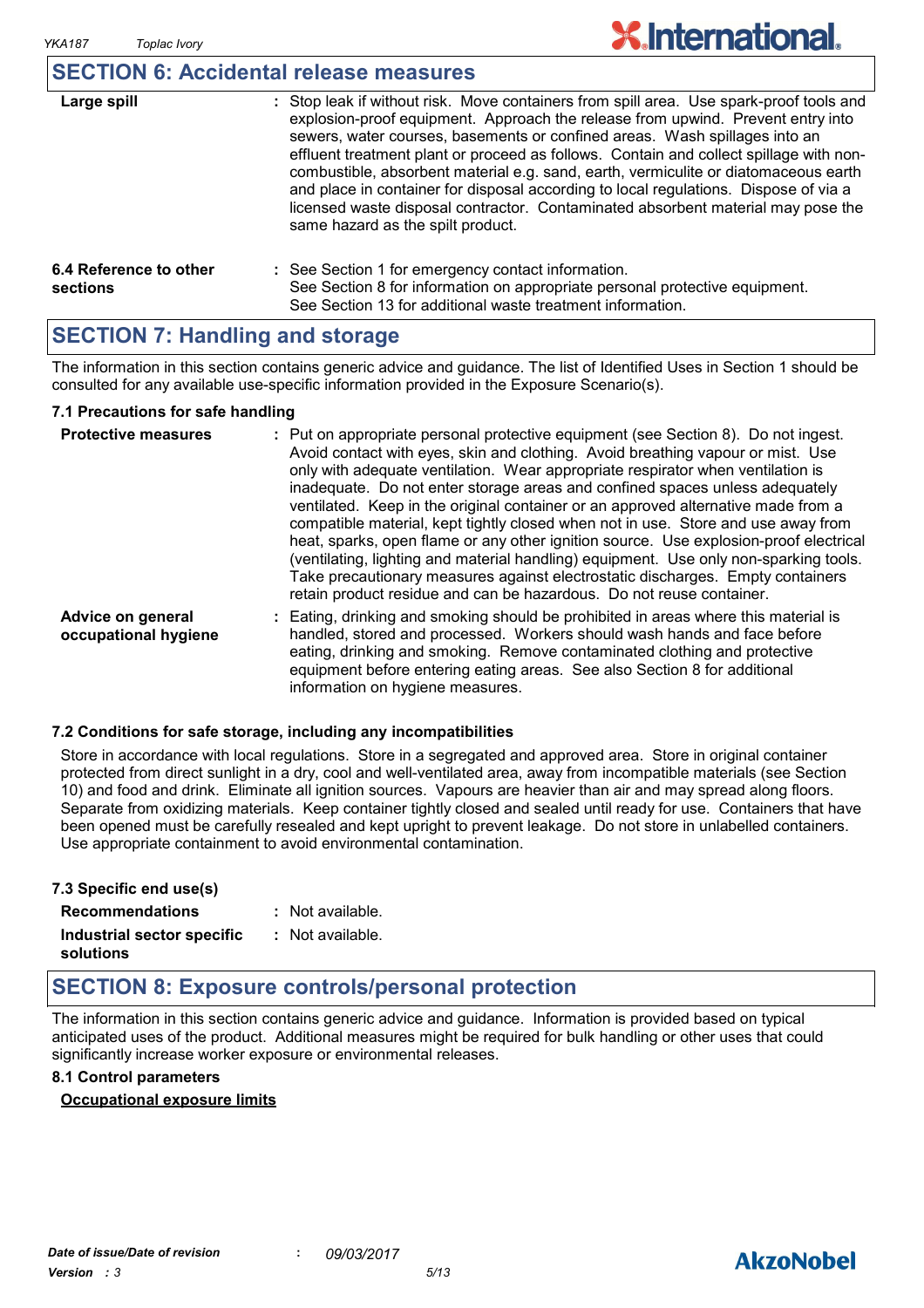# **SECTION 8: Exposure controls/personal protection**

| Product/ingredient name                                  |                                                                                                                                                                                                                                                                                                                                                                                                 | <b>Exposure limit values</b>                                                                                                                                                                                                                                                                                                                                                                                                                                                                                                                                                                                                                                                                                                                                                                                                                                                                                                                                                                                                                                                                                                                                                              |  |  |  |
|----------------------------------------------------------|-------------------------------------------------------------------------------------------------------------------------------------------------------------------------------------------------------------------------------------------------------------------------------------------------------------------------------------------------------------------------------------------------|-------------------------------------------------------------------------------------------------------------------------------------------------------------------------------------------------------------------------------------------------------------------------------------------------------------------------------------------------------------------------------------------------------------------------------------------------------------------------------------------------------------------------------------------------------------------------------------------------------------------------------------------------------------------------------------------------------------------------------------------------------------------------------------------------------------------------------------------------------------------------------------------------------------------------------------------------------------------------------------------------------------------------------------------------------------------------------------------------------------------------------------------------------------------------------------------|--|--|--|
| Naphtha (petroleum), hydrotreated heavy                  |                                                                                                                                                                                                                                                                                                                                                                                                 | EU OEL (Europe).<br>TWA: 1200 mg/m <sup>3</sup> 8 hours.<br>TWA: 197 ppm 8 hours.                                                                                                                                                                                                                                                                                                                                                                                                                                                                                                                                                                                                                                                                                                                                                                                                                                                                                                                                                                                                                                                                                                         |  |  |  |
| 2-ethylhexanoic acid, zirconium salt                     |                                                                                                                                                                                                                                                                                                                                                                                                 | EH40/2005 WELs (United Kingdom (UK), 12/2011).<br>STEL: 10 mg/m <sup>3</sup> , (as Zr) 15 minutes.<br>TWA: $5 \text{ mg/m}^3$ , (as Zr) 8 hours.                                                                                                                                                                                                                                                                                                                                                                                                                                                                                                                                                                                                                                                                                                                                                                                                                                                                                                                                                                                                                                          |  |  |  |
| <b>Recommended monitoring</b><br>procedures<br>required. |                                                                                                                                                                                                                                                                                                                                                                                                 | : If this product contains ingredients with exposure limits, personal, workplace<br>atmosphere or biological monitoring may be required to determine the effectiveness<br>of the ventilation or other control measures and/or the necessity to use respiratory<br>protective equipment. Reference should be made to monitoring standards, such as<br>the following: European Standard EN 689 (Workplace atmospheres - Guidance for<br>the assessment of exposure by inhalation to chemical agents for comparison with<br>limit values and measurement strategy) European Standard EN 14042 (Workplace<br>atmospheres - Guide for the application and use of procedures for the assessment<br>of exposure to chemical and biological agents) European Standard EN 482<br>(Workplace atmospheres - General requirements for the performance of procedures<br>for the measurement of chemical agents) Reference to national guidance<br>documents for methods for the determination of hazardous substances will also be                                                                                                                                                                     |  |  |  |
| <b>DNELS/DMELS</b><br>No DNELs/DMELs available.          |                                                                                                                                                                                                                                                                                                                                                                                                 |                                                                                                                                                                                                                                                                                                                                                                                                                                                                                                                                                                                                                                                                                                                                                                                                                                                                                                                                                                                                                                                                                                                                                                                           |  |  |  |
| <b>PNECs</b><br>No PNECs available                       |                                                                                                                                                                                                                                                                                                                                                                                                 |                                                                                                                                                                                                                                                                                                                                                                                                                                                                                                                                                                                                                                                                                                                                                                                                                                                                                                                                                                                                                                                                                                                                                                                           |  |  |  |
| 8.2 Exposure controls                                    |                                                                                                                                                                                                                                                                                                                                                                                                 |                                                                                                                                                                                                                                                                                                                                                                                                                                                                                                                                                                                                                                                                                                                                                                                                                                                                                                                                                                                                                                                                                                                                                                                           |  |  |  |
| Appropriate engineering<br>controls                      | : Use only with adequate ventilation. Use process enclosures, local exhaust<br>ventilation or other engineering controls to keep worker exposure to airborne<br>contaminants below any recommended or statutory limits. The engineering<br>controls also need to keep gas, vapour or dust concentrations below any lower<br>explosive limits. Use explosion-proof ventilation equipment.        |                                                                                                                                                                                                                                                                                                                                                                                                                                                                                                                                                                                                                                                                                                                                                                                                                                                                                                                                                                                                                                                                                                                                                                                           |  |  |  |
| <b>Individual protection measures</b>                    |                                                                                                                                                                                                                                                                                                                                                                                                 |                                                                                                                                                                                                                                                                                                                                                                                                                                                                                                                                                                                                                                                                                                                                                                                                                                                                                                                                                                                                                                                                                                                                                                                           |  |  |  |
| <b>Hygiene measures</b>                                  | Wash hands, forearms and face thoroughly after handling chemical products,<br>before eating, smoking and using the lavatory and at the end of the working period.<br>Appropriate techniques should be used to remove potentially contaminated clothing.<br>Wash contaminated clothing before reusing. Ensure that eyewash stations and<br>safety showers are close to the workstation location. |                                                                                                                                                                                                                                                                                                                                                                                                                                                                                                                                                                                                                                                                                                                                                                                                                                                                                                                                                                                                                                                                                                                                                                                           |  |  |  |
| <b>Eye/face protection</b>                               | Safety eyewear complying with an approved standard should be used when a risk<br>assessment indicates this is necessary to avoid exposure to liquid splashes, mists,<br>gases or dusts. If contact is possible, the following protection should be worn,<br>unless the assessment indicates a higher degree of protection: safety glasses with<br>side-shields.                                 |                                                                                                                                                                                                                                                                                                                                                                                                                                                                                                                                                                                                                                                                                                                                                                                                                                                                                                                                                                                                                                                                                                                                                                                           |  |  |  |
| <b>Skin protection</b>                                   |                                                                                                                                                                                                                                                                                                                                                                                                 |                                                                                                                                                                                                                                                                                                                                                                                                                                                                                                                                                                                                                                                                                                                                                                                                                                                                                                                                                                                                                                                                                                                                                                                           |  |  |  |
| <b>Hand protection</b>                                   |                                                                                                                                                                                                                                                                                                                                                                                                 | : Use chemical resistant gloves classified under Standard EN 374: Protective gloves<br>against chemicals and micro-organisms. Recommended: Viton® or Nitrile<br>gloves. When prolonged or frequently repeated contact may occur, a glove with a<br>protection class of 6 (breakthrough time greater than 480 minutes according to EN<br>374) is recommended. When only brief contact is expected, a glove with a<br>protection class of 2 or higher (breakthrough time greater than 30 minutes<br>according to EN 374) is recommended. The user must check that the final choice<br>of type of glove selected for handling this product is the most appropriate and takes<br>into account the particular conditions of use, as included in the user's risk<br>assessment. NOTICE: The selection of a specific glove for a particular application<br>and duration of use in a workplace should also take into account all relevant<br>workplace factors such as, but not limited to: Other chemicals which may be<br>handled, physical requirements (cut/puncture protection, dexterity, thermal<br>protection), potential body reactions to glove materials, as well as the instructions/ |  |  |  |
| Date of issue/Date of revision                           | 09/03/2017                                                                                                                                                                                                                                                                                                                                                                                      | <b>Alizablahal</b>                                                                                                                                                                                                                                                                                                                                                                                                                                                                                                                                                                                                                                                                                                                                                                                                                                                                                                                                                                                                                                                                                                                                                                        |  |  |  |



**X.International.**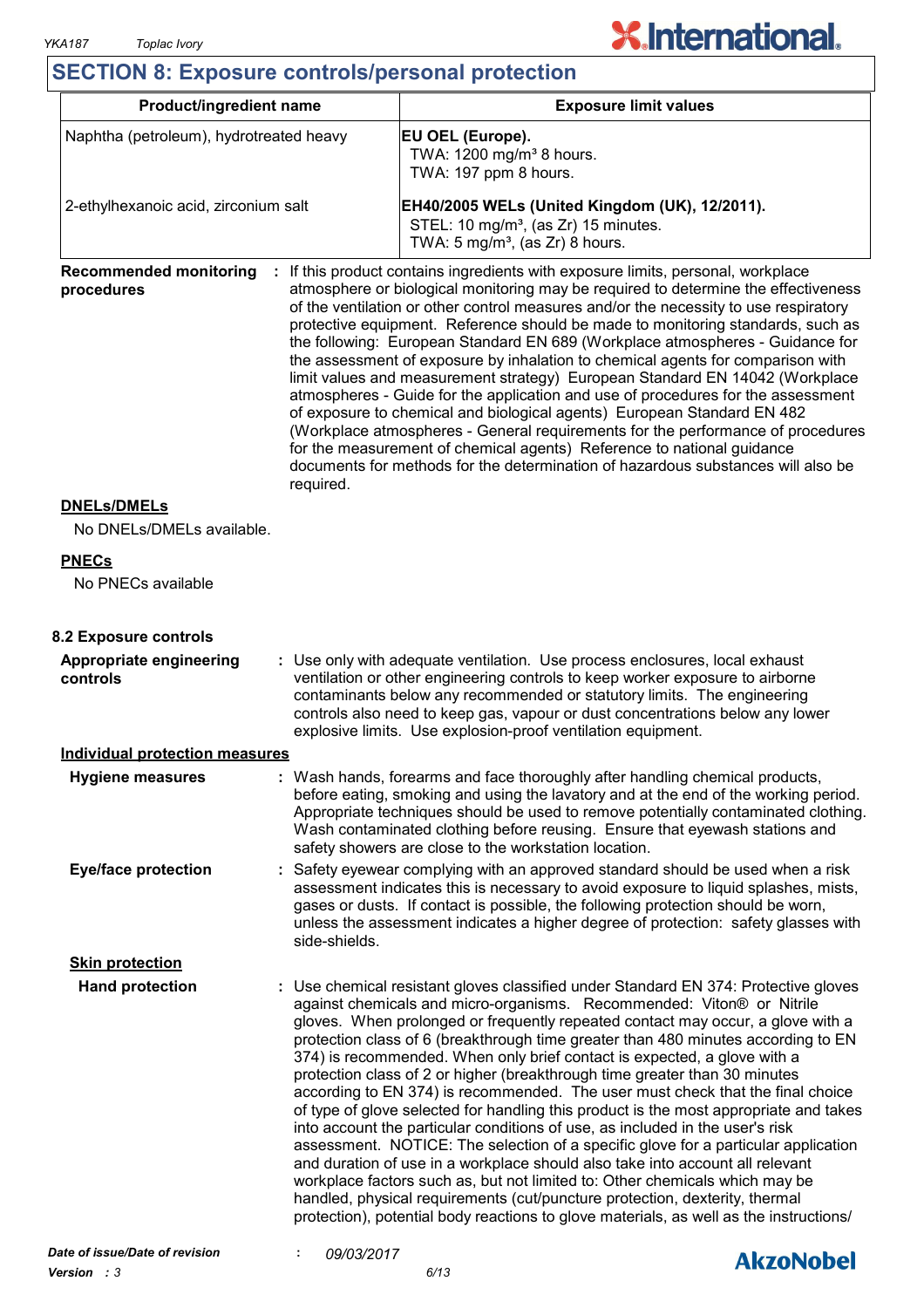# **X.International.**

|                                           | <b>SECTION 8: Exposure controls/personal protection</b>                                                                                                                                                                                                                                                                                                                                                                                                                                                                                              |
|-------------------------------------------|------------------------------------------------------------------------------------------------------------------------------------------------------------------------------------------------------------------------------------------------------------------------------------------------------------------------------------------------------------------------------------------------------------------------------------------------------------------------------------------------------------------------------------------------------|
|                                           | specifications provided by the glove supplier. Barrier creams may help to protect<br>the exposed areas of the skin but should not be applied once exposure has<br>occurred.                                                                                                                                                                                                                                                                                                                                                                          |
| <b>Body protection</b>                    | : Personal protective equipment for the body should be selected based on the task<br>being performed and the risks involved and should be approved by a specialist<br>before handling this product. When there is a risk of ignition from static electricity,<br>wear anti-static protective clothing. For the greatest protection from static<br>discharges, clothing should include anti-static overalls, boots and gloves. Refer to<br>European Standard EN 1149 for further information on material and design<br>requirements and test methods. |
| Other skin protection                     | : Appropriate footwear and any additional skin protection measures should be<br>selected based on the task being performed and the risks involved and should be<br>approved by a specialist before handling this product.                                                                                                                                                                                                                                                                                                                            |
| <b>Respiratory protection</b>             | : Use a properly fitted, air-purifying or air-fed respirator complying with an approved<br>standard if a risk assessment indicates this is necessary. Respirator selection<br>must be based on known or anticipated exposure levels, the hazards of the product<br>and the safe working limits of the selected respirator.                                                                                                                                                                                                                           |
| <b>Environmental exposure</b><br>controls | : Emissions from ventilation or work process equipment should be checked to<br>ensure they comply with the requirements of environmental protection legislation.<br>In some cases, fume scrubbers, filters or engineering modifications to the process<br>equipment will be necessary to reduce emissions to acceptable levels.                                                                                                                                                                                                                      |

# **SECTION 9: Physical and chemical properties**

#### Liquid. **: Appearance** Lowest known value: 155 to 217°C (311 to 422.6°F)(Naphtha (petroleum), **:** hydrotreated heavy). **Physical state Melting point/freezing point Initial boiling point and boiling range Vapour pressure Relative density Vapour density Solubility(ies)** Not available. **:** 1.19 **:** Not available. **:** Not available. **: :** Insoluble in the following materials: cold water. **Odour** Solvent. **pH Colour** Beige. **Evaporation rate Auto-ignition temperature Flash point** Not available. **:** Closed cup: 43°C **:** Greatest known range: Lower: 1.4% Upper: 7.6% (Naphtha (petroleum), **:** hydrotreated heavy) Not available. **: Partition coefficient: n-octanol/ : Not available.** Not applicable. **: Viscosity Kinematic (room temperature): 294 mm<sup>2</sup>/s Odour threshold water Upper/lower flammability or explosive limits Explosive properties** : Not available. **: Oxidising properties :** Not available. **9.1 Information on basic physical and chemical properties Decomposition temperature :** Not available. **Flammability (solid, gas) :** Not available.

#### **9.2 Other information**

No additional information.

# **AkzoNobel**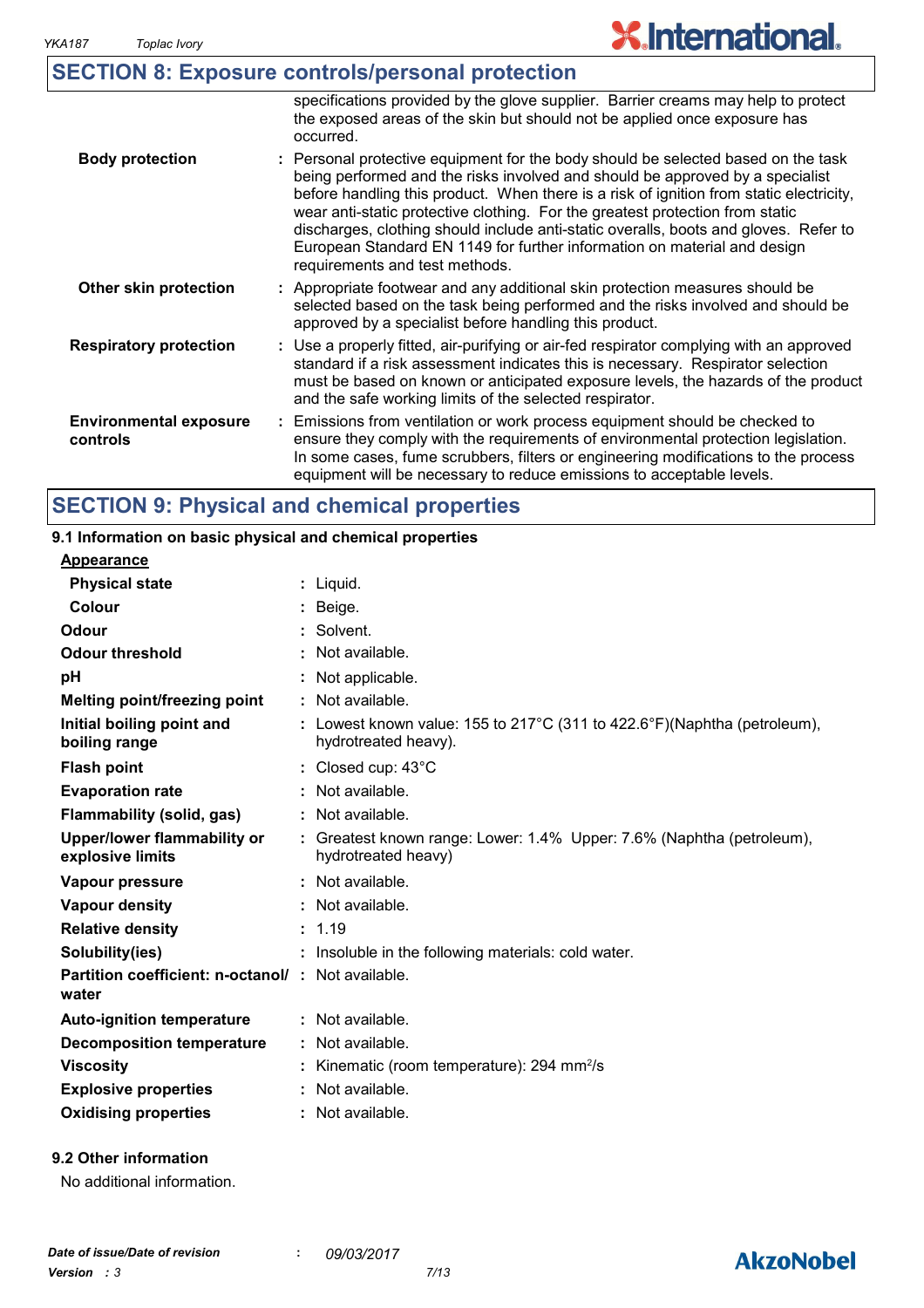# **SECTION 10: Stability and reactivity**

| 10.1 Reactivity                                 | : No specific test data related to reactivity available for this product or its ingredients.                                                                                 |
|-------------------------------------------------|------------------------------------------------------------------------------------------------------------------------------------------------------------------------------|
| <b>10.2 Chemical stability</b>                  | : The product is stable.                                                                                                                                                     |
| 10.3 Possibility of<br>hazardous reactions      | : Under normal conditions of storage and use, hazardous reactions will not occur.                                                                                            |
| 10.4 Conditions to avoid                        | : Avoid all possible sources of ignition (spark or flame). Do not pressurise, cut, weld,<br>braze, solder, drill, grind or expose containers to heat or sources of ignition. |
| 10.5 Incompatible materials                     | : Reactive or incompatible with the following materials:<br>oxidizing materials                                                                                              |
| <b>10.6 Hazardous</b><br>decomposition products | : Under normal conditions of storage and use, hazardous decomposition products<br>should not be produced.                                                                    |

# **SECTION 11: Toxicological information**

#### **11.1 Information on toxicological effects**

#### **Acute toxicity**

| <b>Product/ingredient name</b>             | <b>Result</b> | <b>Species</b> | <b>Dose</b> | <b>Exposure</b> |
|--------------------------------------------|---------------|----------------|-------------|-----------------|
| Naphtha (petroleum),<br>hydrotreated heavy | LD50 Oral     | Rat            | 6000 mg/kg  | -               |
| 2-ethylhexanoic acid,<br>zirconium salt    | LD50 Dermal   | Rabbit         | $>5$ g/kg   |                 |
|                                            | LD50 Oral     | Rat            | $>5$ g/kg   |                 |
| 2-butanone oxime                           | LD50 Dermal   | Rat            | 1001 mg/kg  | -               |

**Conclusion/Summary :** Not available.

#### **Irritation/Corrosion**

| Product/ingredient name                            | <b>Result</b>          | <b>Species</b> | <b>Score</b>   | <b>Exposure</b>    | <b>Observation</b> |
|----------------------------------------------------|------------------------|----------------|----------------|--------------------|--------------------|
| 2-butanone oxime                                   | Eyes - Severe irritant | Rabbit         | $\blacksquare$ | 100<br>microliters |                    |
| <b>Conclusion/Summary</b>                          | : Not available.       |                |                |                    |                    |
| <b>Sensitisation</b>                               |                        |                |                |                    |                    |
| <b>Conclusion/Summary</b>                          | : Not available.       |                |                |                    |                    |
| <b>Mutagenicity</b>                                |                        |                |                |                    |                    |
| <b>Conclusion/Summary</b>                          | : Not available.       |                |                |                    |                    |
| <b>Carcinogenicity</b>                             |                        |                |                |                    |                    |
| <b>Conclusion/Summary</b>                          | $:$ Not available.     |                |                |                    |                    |
| <b>Reproductive toxicity</b>                       |                        |                |                |                    |                    |
| <b>Conclusion/Summary</b>                          | : Not available.       |                |                |                    |                    |
| <b>Teratogenicity</b>                              |                        |                |                |                    |                    |
| <b>Conclusion/Summary</b>                          | : Not available.       |                |                |                    |                    |
| Specific target organ toxicity (single exposure)   |                        |                |                |                    |                    |
| Not available.                                     |                        |                |                |                    |                    |
| Specific target organ toxicity (repeated exposure) |                        |                |                |                    |                    |
| Not available.                                     |                        |                |                |                    |                    |

#### **Aspiration hazard**

| <b>Product/ingredient name</b>          | <b>Result</b>                  |
|-----------------------------------------|--------------------------------|
| Naphtha (petroleum), hydrotreated heavy | ASPIRATION HAZARD - Category 1 |

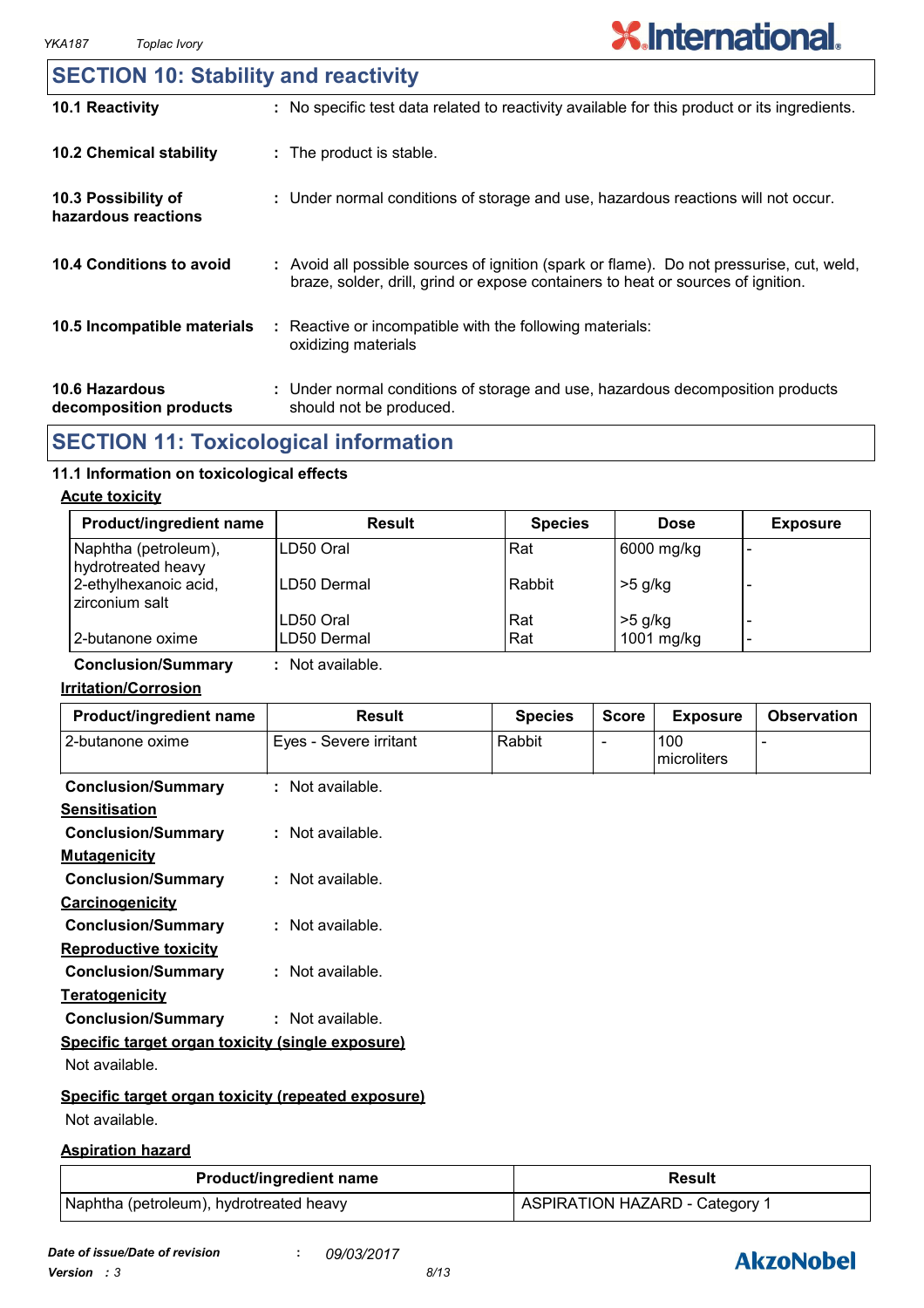# **SECTION 11: Toxicological information**

| Information on likely routes : Not available.<br>of exposure |                                                                                                                                            |
|--------------------------------------------------------------|--------------------------------------------------------------------------------------------------------------------------------------------|
| <b>Potential acute health effects</b>                        |                                                                                                                                            |
| Eye contact                                                  | : No known significant effects or critical hazards.                                                                                        |
| <b>Inhalation</b>                                            | : No known significant effects or critical hazards.                                                                                        |
| <b>Skin contact</b>                                          | : Defatting to the skin. May cause skin dryness and irritation.                                                                            |
| Ingestion                                                    | : No known significant effects or critical hazards.                                                                                        |
|                                                              | Symptoms related to the physical, chemical and toxicological characteristics                                                               |
| Eye contact                                                  | : No specific data.                                                                                                                        |
| <b>Inhalation</b>                                            | : Adverse symptoms may include the following:<br>headache<br>drowsiness/fatigue<br>dizziness/vertigo<br>muscle weakness<br>unconsciousness |
| <b>Skin contact</b>                                          | : Adverse symptoms may include the following:<br>irritation<br>dryness<br>cracking                                                         |
| Ingestion                                                    | : No specific data.                                                                                                                        |
|                                                              | Delayed and immediate effects as well as chronic effects from short and long-term exposure                                                 |
| <b>Short term exposure</b>                                   |                                                                                                                                            |
| <b>Potential immediate</b><br>effects                        | : Not available.                                                                                                                           |
| <b>Potential delayed effects</b>                             | : Not available.                                                                                                                           |
| Long term exposure<br><b>Potential immediate</b><br>effects  | : Not available.                                                                                                                           |
| <b>Potential delayed effects</b>                             | : Not available.                                                                                                                           |
| <b>Potential chronic health effects</b><br>Not available.    |                                                                                                                                            |
|                                                              | : Not available.                                                                                                                           |
| <b>Conclusion/Summary</b><br><b>General</b>                  | Prolonged or repeated contact can defat the skin and lead to irritation, cracking and/<br>or dermatitis.                                   |
| Carcinogenicity                                              | : No known significant effects or critical hazards.                                                                                        |
| <b>Mutagenicity</b>                                          | No known significant effects or critical hazards.                                                                                          |
| <b>Teratogenicity</b>                                        | No known significant effects or critical hazards.                                                                                          |
| <b>Developmental effects</b>                                 | No known significant effects or critical hazards.                                                                                          |
| <b>Fertility effects</b>                                     | No known significant effects or critical hazards.                                                                                          |
|                                                              |                                                                                                                                            |

#### **Other information :**

: Not available.

# **SECTION 12: Ecological information**

#### **12.1 Toxicity**

| Product/ingredient name   | Result                                          | <b>Species</b>             | <b>Exposure</b> |
|---------------------------|-------------------------------------------------|----------------------------|-----------------|
| 12-butanone oxime         | Acute LC50 843000 to 914000 µg/l<br>Fresh water | Fish - Pimephales promelas | I96 hours       |
| <b>Conclusion/Summary</b> | Not available.                                  |                            |                 |



**X.International.**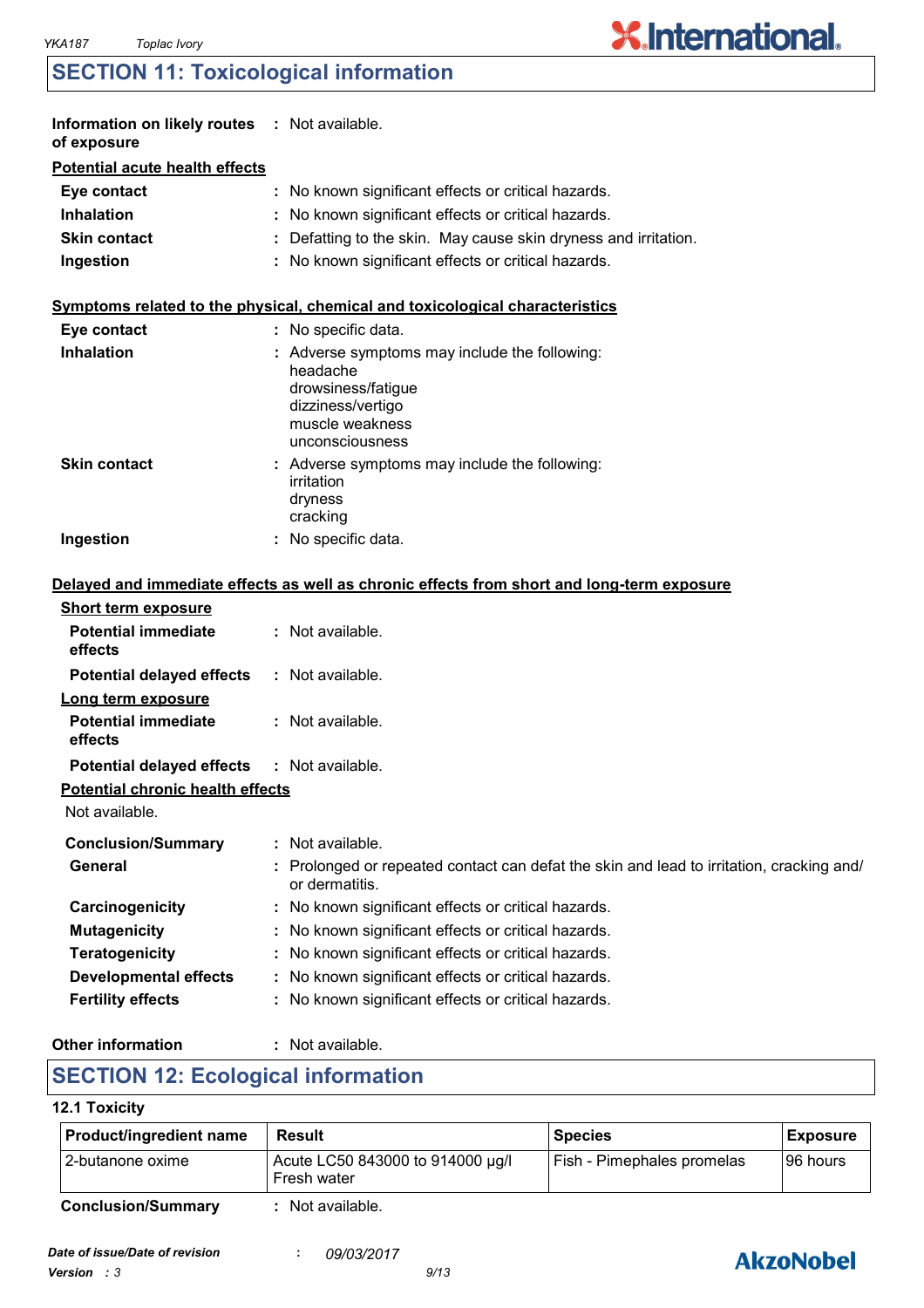# **SECTION 12: Ecological information**

#### **12.2 Persistence and degradability**

**Conclusion/Summary :** Not available.

| <b>Product/ingredient name</b>             | $\mathsf{Loa}\mathsf{P}_\mathsf{ow}$ | <b>BCF</b>   | l Potential |
|--------------------------------------------|--------------------------------------|--------------|-------------|
| Naphtha (petroleum),<br>hydrotreated heavy |                                      | 10 to 2500   | high        |
| 2-ethylhexanoic acid,<br>zirconium salt    |                                      | 2.96         | l low       |
| 2-butanone oxime                           | 0.63                                 | 15.011872336 | llow        |

| 12.4 Mobility in soil                     |                  |
|-------------------------------------------|------------------|
| Soil/water partition<br>coefficient (Koc) | : Not available. |
| <b>Mobility</b>                           | : Not available. |

| 12.5 Results of PBT and vPvB assessment |                   |  |
|-----------------------------------------|-------------------|--|
| <b>PBT</b>                              | : Not applicable. |  |
| <b>vPvB</b>                             | : Not applicable. |  |

#### **12.6 Other adverse effects** : No known significant effects or critical hazards.

# **SECTION 13: Disposal considerations**

The information in this section contains generic advice and guidance. The list of Identified Uses in Section 1 should be consulted for any available use-specific information provided in the Exposure Scenario(s).

#### **13.1 Waste treatment methods**

#### **Product**

| <b>Methods of disposal</b> | : The generation of waste should be avoided or minimised wherever possible.<br>Disposal of this product, solutions and any by-products should at all times comply<br>with the requirements of environmental protection and waste disposal legislation<br>and any regional local authority requirements.<br>Dispose of surplus and non-recyclable products via a licensed waste disposal<br>contractor. Waste should not be disposed of untreated to the sewer unless fully<br>compliant with the requirements of all authorities with jurisdiction. |
|----------------------------|-----------------------------------------------------------------------------------------------------------------------------------------------------------------------------------------------------------------------------------------------------------------------------------------------------------------------------------------------------------------------------------------------------------------------------------------------------------------------------------------------------------------------------------------------------|
| <b>Hazardous waste</b>     | : The classification of the product may meet the criteria for a hazardous waste.                                                                                                                                                                                                                                                                                                                                                                                                                                                                    |

#### **European waste catalogue (EWC)**

| Code number                | <b>Waste designation</b>                                                                                                                                                                                                                                                                                                                                                                                                                                                                                                                                      |  |  |
|----------------------------|---------------------------------------------------------------------------------------------------------------------------------------------------------------------------------------------------------------------------------------------------------------------------------------------------------------------------------------------------------------------------------------------------------------------------------------------------------------------------------------------------------------------------------------------------------------|--|--|
| EWC 08 01 11*              | waste paint and varnish containing organic solvents or other hazardous substances                                                                                                                                                                                                                                                                                                                                                                                                                                                                             |  |  |
| Packaging                  |                                                                                                                                                                                                                                                                                                                                                                                                                                                                                                                                                               |  |  |
| <b>Methods of disposal</b> | $\blacksquare$                                                                                                                                                                                                                                                                                                                                                                                                                                                                                                                                                |  |  |
| <b>Special precautions</b> | : This material and its container must be disposed of in a safe way. Care should be<br>taken when handling emptied containers that have not been cleaned or rinsed out.<br>Empty containers or liners may retain some product residues. Vapour from product<br>residues may create a highly flammable or explosive atmosphere inside the<br>container. Do not cut, weld or grind used containers unless they have been cleaned<br>thoroughly internally. Avoid dispersal of spilt material and runoff and contact with<br>soil, waterways, drains and sewers. |  |  |

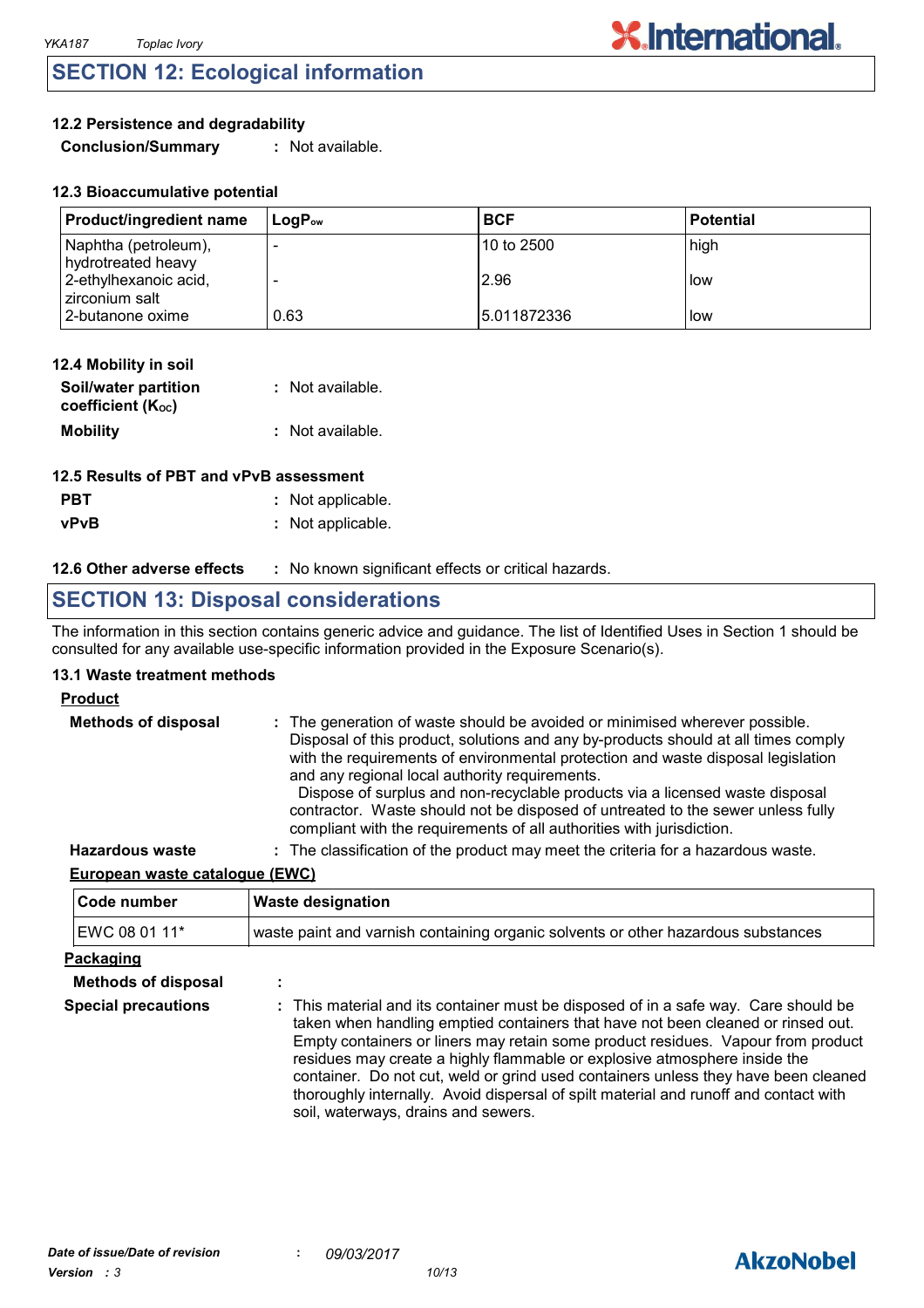# **X.International.**

# **SECTION 14: Transport information**

|                                         | <b>ADR/RID</b>                                                      | <b>IMDG</b>    | <b>IATA</b>    |
|-----------------------------------------|---------------------------------------------------------------------|----------------|----------------|
| 14.1 UN number                          | <b>UN1263</b>                                                       | <b>UN1263</b>  | <b>UN1263</b>  |
| 14.2 UN proper<br>shipping name         | <b>PAINT</b>                                                        | <b>PAINT</b>   | <b>PAINT</b>   |
| 14.3 Transport<br>hazard class(es)      | 3                                                                   | $\mathfrak{S}$ | 3              |
| 14.4 Packing<br>group                   | $\mathop{\rm III}$                                                  | $\mathbf{III}$ | $\mathbf{III}$ |
| 14.5<br><b>Environmental</b><br>hazards | No.                                                                 | No.            | No.            |
| <b>Additional</b><br>information        | <b>Special provisions</b><br>640 (E)<br><b>Tunnel code</b><br>(D/E) |                |                |

**IMDG Code Segregation group :** Not applicable.

**14.6 Special precautions for user Transport within user's premises:** always transport in closed containers that are **:** upright and secure. Ensure that persons transporting the product know what to do in the event of an accident or spillage.

| 14.7 Transport in bulk         | : Not available. |  |
|--------------------------------|------------------|--|
| according to Annex II of       |                  |  |
| <b>Marpol and the IBC Code</b> |                  |  |

**SECTION 15: Regulatory information**

**15.1 Safety, health and environmental regulations/legislation specific for the substance or mixture EU Regulation (EC) No. 1907/2006 (REACH)**

#### **Annex XIV - List of substances subject to authorisation**

#### **Annex XIV**

**Substances of very high concern**

None of the components are listed.

**Annex XVII - Restrictions : Not applicable. on the manufacture, placing on the market and use of certain dangerous substances, mixtures and articles**

#### **Other EU regulations**

**Europe inventory :** Not determined.

#### **Special packaging requirements**

**Containers to be fitted with child-resistant fastenings :** Not applicable.

# **AkzoNobel**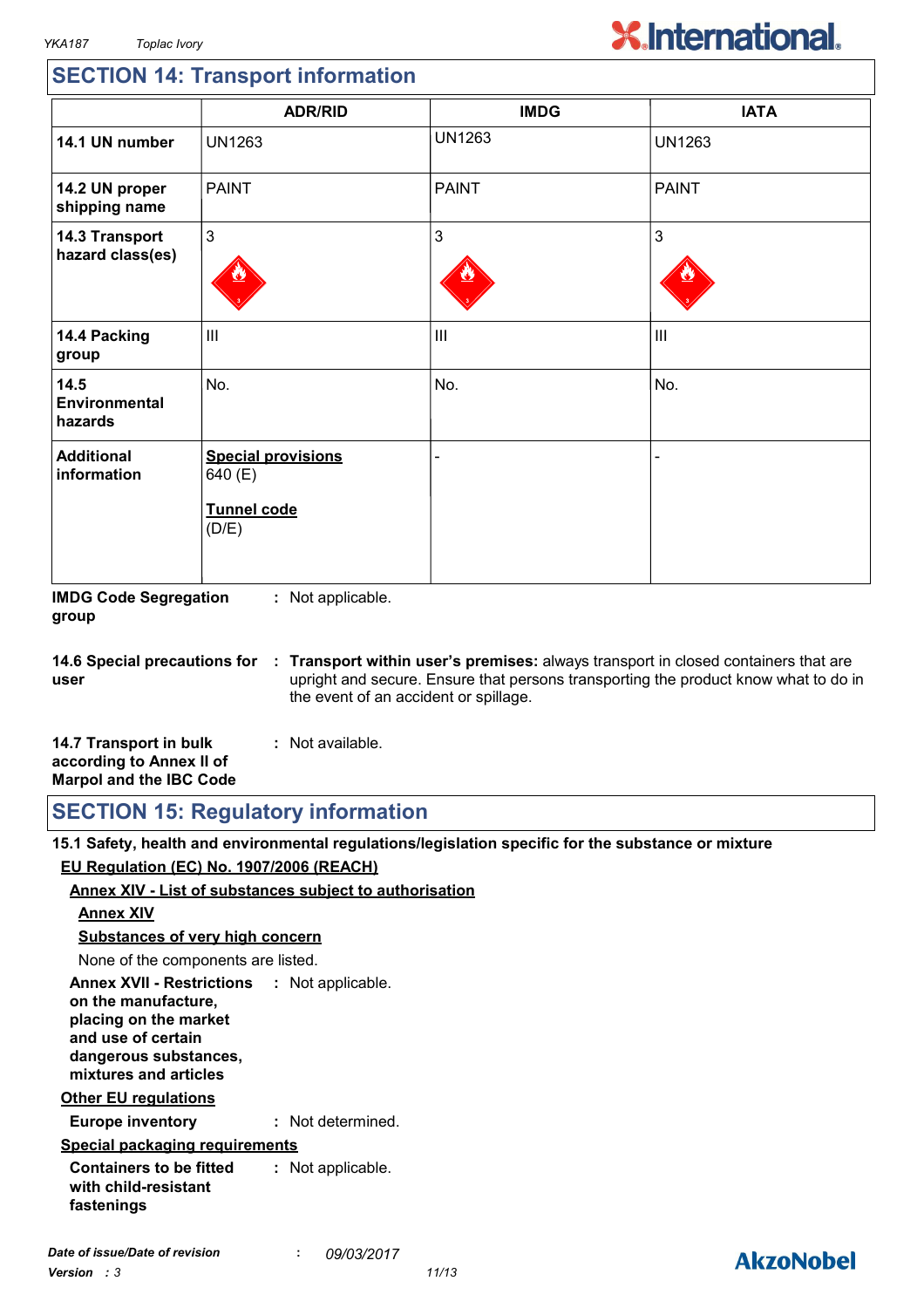

#### **SECTION 15: Regulatory information**

**Tactile warning of danger :** Not applicable.

| Product/ingredient name                   | Carcinogenic<br>effects | Mutagenic effects | Developmental<br>effects                                   | <b>Fertility effects</b> |
|-------------------------------------------|-------------------------|-------------------|------------------------------------------------------------|--------------------------|
| 2-ethylhexanoic acid,<br>l zirconium salt |                         |                   | Repr. 2, H361d<br>(Unborn child) (oral) (Fertility) (oral) | <b>Repr. 2, H361f</b>    |
| 2-butanone oxime                          | Carc. 2, H351           |                   |                                                            |                          |

#### **Ozone depleting substances (1005/2009/EU)**

Not listed.

#### **Prior Informed Consent (PIC) (649/2012/EU)**

Not listed.

#### **National regulations**

**References :** Conforms to Regulation (EC) No. 1907/2006 (REACH), Annex II and Regulation (EC) No. 1272/2008 (CLP)

**15.2 Chemical safety :** No Chemical Safety Assessment has been carried out.

**assessment**

# **SECTION 16: Other information**

 $\nabla$  Indicates information that has changed from previously issued version.

| <b>Abbreviations and</b> | : ATE = Acute Toxicity Estimate                                               |
|--------------------------|-------------------------------------------------------------------------------|
| acronyms                 | CLP = Classification, Labelling and Packaging Regulation [Regulation (EC) No. |
|                          | 1272/2008]                                                                    |
|                          | DMEL = Derived Minimal Effect Level                                           |
|                          | DNEL = Derived No Effect Level                                                |
|                          | EUH statement = CLP-specific Hazard statement                                 |
|                          | PBT = Persistent, Bioaccumulative and Toxic                                   |
|                          | PNEC = Predicted No Effect Concentration                                      |
|                          | <b>RRN = REACH Registration Number</b>                                        |
|                          | vPvB = Very Persistent and Very Bioaccumulative                               |

#### **Procedure used to derive the classification according to Regulation (EC) No. 1272/2008 [CLP/GHS]**

| Flam. Liq. 3, H226<br>Full text of abbreviated H<br><b>statements</b> | H226<br>H304<br>H312<br>H317<br>H318<br>H351<br>H361fd (Fertility and<br>Unborn child) (oral)                                                                                                          | On basis of test data<br>Flammable liquid and vapour.<br>May be fatal if swallowed and enters airways.<br>Harmful in contact with skin.<br>May cause an allergic skin reaction.<br>Causes serious eye damage.<br>Suspected of causing cancer.<br>Suspected of damaging fertility if swallowed. Suspected<br>of damaging the unborn child if swallowed.                                         |
|-----------------------------------------------------------------------|--------------------------------------------------------------------------------------------------------------------------------------------------------------------------------------------------------|------------------------------------------------------------------------------------------------------------------------------------------------------------------------------------------------------------------------------------------------------------------------------------------------------------------------------------------------------------------------------------------------|
|                                                                       |                                                                                                                                                                                                        |                                                                                                                                                                                                                                                                                                                                                                                                |
|                                                                       |                                                                                                                                                                                                        |                                                                                                                                                                                                                                                                                                                                                                                                |
| <b>Full text of classifications</b><br>[CLP/GHS]                      | Acute Tox. 4, H312<br>Asp. Tox. 1, H304<br>Carc. 2, H351<br><b>EUH066</b><br>Eye Dam. 1, H318<br>Flam. Liq. 3, H226<br>Repr. 2, H361fd<br>(Fertility and Unborn<br>child) (oral)<br>Skin Sens. 1, H317 | <b>ACUTE TOXICITY (dermal) - Category 4</b><br><b>ASPIRATION HAZARD - Category 1</b><br><b>CARCINOGENICITY - Category 2</b><br>Repeated exposure may cause skin dryness or cracking.<br>SERIOUS EYE DAMAGE/ EYE IRRITATION - Category<br><b>FLAMMABLE LIQUIDS - Category 3</b><br>TOXIC TO REPRODUCTION (Fertility and Unborn child)<br>(oral) - Category 2<br>SKIN SENSITIZATION - Category 1 |
| Date of printing                                                      | : 09/03/2017                                                                                                                                                                                           |                                                                                                                                                                                                                                                                                                                                                                                                |
| Date of issue/ Date of<br>revision                                    | : 09/03/2017                                                                                                                                                                                           |                                                                                                                                                                                                                                                                                                                                                                                                |
| Date of issue/Date of revision                                        | 09/03/2017                                                                                                                                                                                             | AkzoNobel                                                                                                                                                                                                                                                                                                                                                                                      |